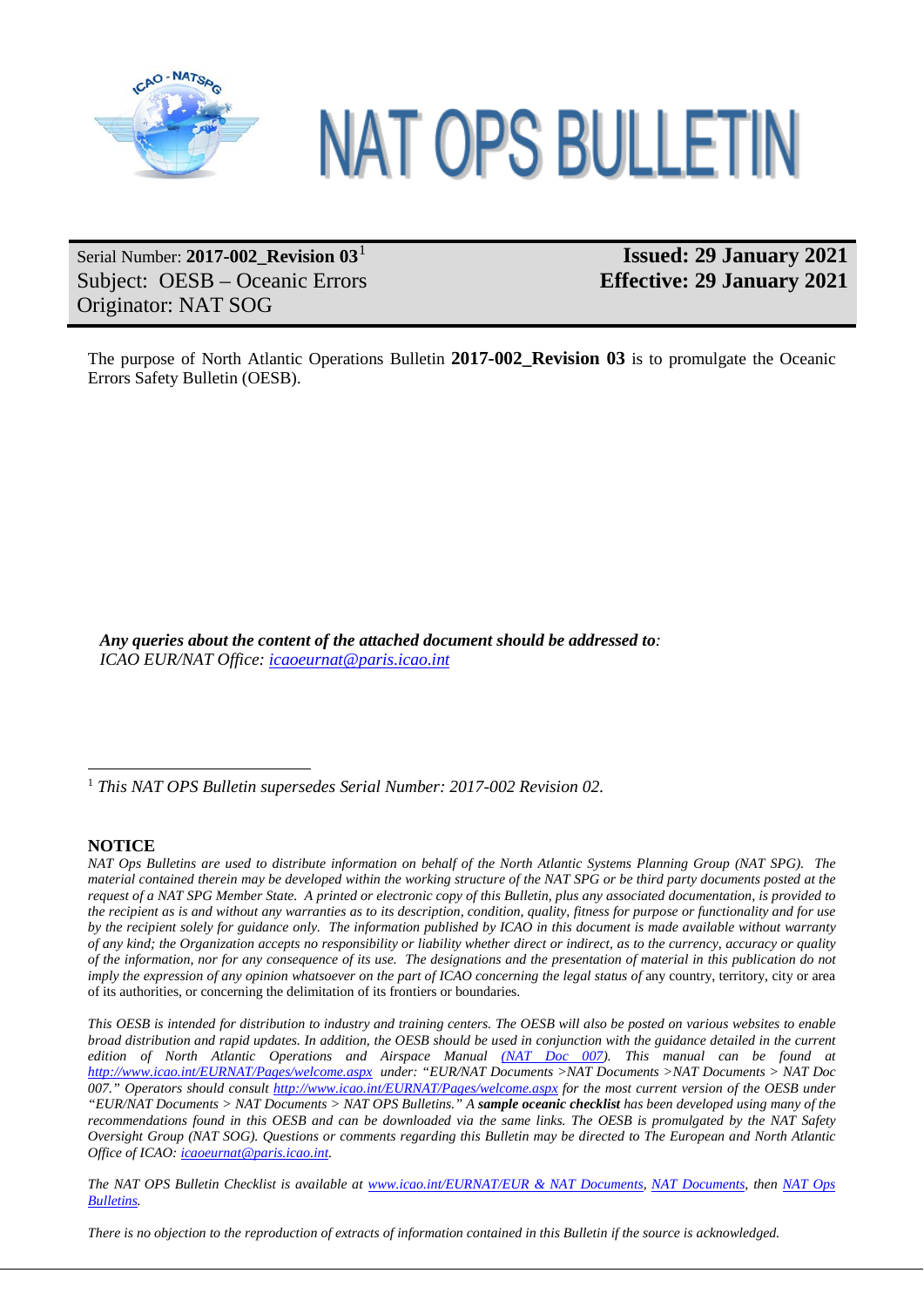

The OESB is intended to help air operators transiting North Atlantic oceanic airspace avoid making commonly observed operational errors. These include **[Gross Navigation Errors](#page-4-0)** (lateral deviations of 10 NM or more in the North Atlantic, previously 25 NM or more), **[Large Height Deviations](#page-2-0)** (300 feet or more) and **[Erosion of Longitudinal Separation](#page-5-0)**. Repeated errors present a recurring hazard and pose a threat not only to overall flight safety but also planned reductions in separation. The following recommendations, resources, and tips may be useful in preventing these errors and should be addressed in initial and recurrent ground training. Additional recommendations address [General](#page-7-0) considerations when operating in the North Atlantic, [Flight Planning,](#page-7-1) and [SLOP.](#page-8-0)

|                    | <b>Vertical</b>                  | <b>Lateral</b>                                   | <b>Longitudinal</b>        |
|--------------------|----------------------------------|--------------------------------------------------|----------------------------|
| <b>Focus Areas</b> | <b>Conditional Clearances</b>    | Route Amendments                                 | <b>CPDLC</b>               |
| <b>Quick Links</b> | NAT Doc 007,<br>OESB LHD para. 1 | Sample Oceanic<br>Checklist,<br>OESB GNE para. 3 | GOLD.<br><b>OESB CPDLC</b> |

| <b>Top Tips for Operators</b> |                                                                                                                                                                                                                            |  |  |
|-------------------------------|----------------------------------------------------------------------------------------------------------------------------------------------------------------------------------------------------------------------------|--|--|
|                               | ► Crews should be familiar with CPDLC messages, to include how to "LOAD," "ACCEPT/WILCO" and<br>"EXECUTE/INSERT" route clearance uplinks, and how to respond to "CONFIRM ASSIGNED"<br>ROUTE" messages.                     |  |  |
| ➤                             | Ensure all flight crew members are briefed on details of route amendments.                                                                                                                                                 |  |  |
| ➤                             | Crews should flight plan to avoid turbulence and convective activity. Coordinate with ATC<br>early for weather deviations to reduce the need to execute published weather deviation<br>procedure.                          |  |  |
|                               | $\triangleright$ Carefully manage the <u>Master Document</u> , especially when there is a route amendment. Many<br>errors involve flying the operator-filed route, rather than the ATC-cleared route.                      |  |  |
|                               | $\triangleright$ Review climb and descent clearances carefully: some conditional clearances start with<br>"MAINTAIN FL XXX," and then describe the condition. Also, be sure to understand the<br>meaning of "AT" and "BY". |  |  |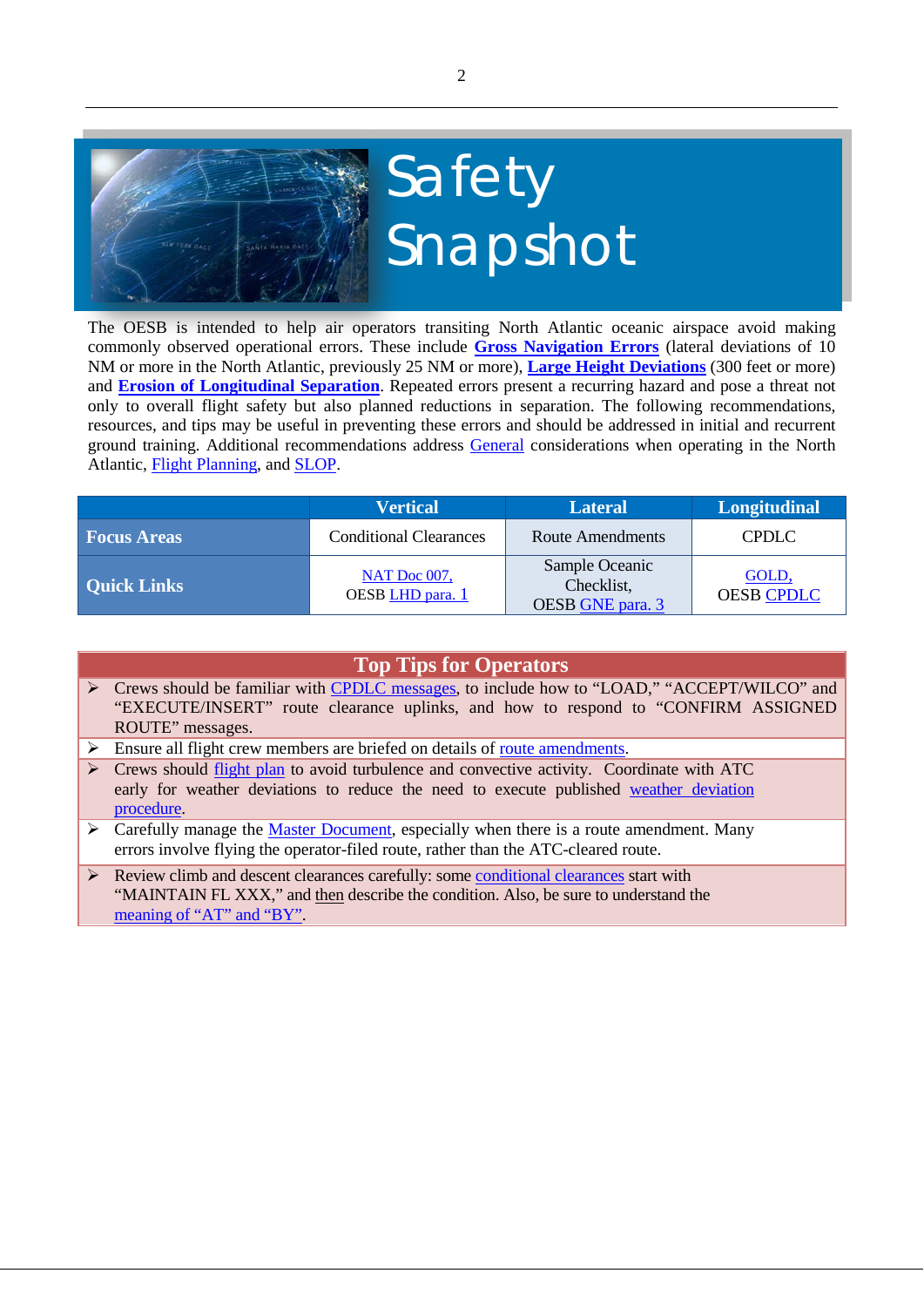## **LARGE HEIGHT DEVIATIONS**

<span id="page-2-1"></span><span id="page-2-0"></span>1. Conditional clearances, especially climb clearances with delayed execution, are associated with a disproportionately high error rate. A conditional clearance is an ATC clearance given to an aircraft with certain conditions or restrictions such as changing a flight level based on a UTC time or a specific geographic position. The following is an example of a conditional clearance given to a crew:

*Maintain FL330. After passing 20W climb to FL350. Cross 25W level. Report leaving. Report reaching. NOTE – in this example, FL330 is the present FL.* 

The "conditional" parts of this clearance are that after 20W, the aircraft should start the climb to FL350, and prior to 25W should reach that level.

- 2. In oceanic, non-surveillance airspace, crews must report to ATC when vacating any previously assigned altitude or flight level and when reaching the newly assigned altitude or a flight level (for ADS-C/ CPDLC aircraft, these reports are only required when ATC specifically requests them).
- 3. Each flight level change must be specifically approved by ATC. A filed flight plan with a requested change in flight level (step climb) **is not** a clearance to initiate the change in altitude.
- 4. The phrases "expect FLxx" or "are you able FLxx" are NOT clearances. Correct phraseology for clearances is: "ATC clears…."
- <span id="page-2-2"></span>5. Crews must know when a climb or descent should be initiated or completed. Conditional clearances usually use the prepositions "by" or "at."
	- 5.1 "BY" means:
		- 5.1.1. "Before passing" when referring to a position, or
		- 5.1.2. "Not later than" when referring to a **time**.
	- 5.2 "AT" means:
		- 5.2.1. "After passing" when referring to a **position**, or
		- 5.2.2. "Not before" when referring to a **time**.

*NOTE: The following are examples of conditions or restrictions given to crews when the terms AT or BY are used in a conditional clearance*.

| <b>EXAMPLES: Restriction</b>                                                                                                                                                                  | <b>What is Expected</b>                                                                                                                                                                                                                                                                                                                                                       |
|-----------------------------------------------------------------------------------------------------------------------------------------------------------------------------------------------|-------------------------------------------------------------------------------------------------------------------------------------------------------------------------------------------------------------------------------------------------------------------------------------------------------------------------------------------------------------------------------|
| <b>CPDLC</b><br><b>CLIMB TO REACH FL390 BY 1325</b><br><b>REPORT LEVEL FL390</b><br><b>VOICE</b><br><b>CLIMB TO REACH FLIGHT LEVEL 390 AT OR</b><br>BEFORE 1325<br><b>REPORT REACHING</b>     | Arrange the climb so that the aircraft is at<br>FL390 at or before 1325 UTC.<br>If it will not be possible to be level at FL390 at or<br>before 1325 UTC, then:<br><b>CPDLC:</b> Do not select "ACCEPT/ WILCO."<br>Select "REJECT /UNABLE" and do not climb.<br><b>VOICE:</b> Do not commence climb and advise<br>ATC "unable" with a short explanation.                      |
| <b>CPDLC</b><br>DESCEND TO REACH FL320 BY 63N030W<br>REPORT LEVEL FL320<br><b>VOICE</b><br>DESCEND TO REACH FLIGHT LEVEL<br>320<br>BEFORE PASSING 63 NORTH 030 WEST<br><b>REPORT REACHING</b> | Arrange the descent so that the aircraft is at<br>FL320 before it crosses 63 North 30 West.<br>If it will not be possible to be level before<br>crossing 63 North 30 West, then:<br><b>CPDLC:</b> Do not select "ACCEPT/ WILCO."<br>Select "REJECT/ UNABLE" and do not descend.<br><b>VOICE:</b> Do not commence descent and advise<br>ATC "unable" with a short explanation. |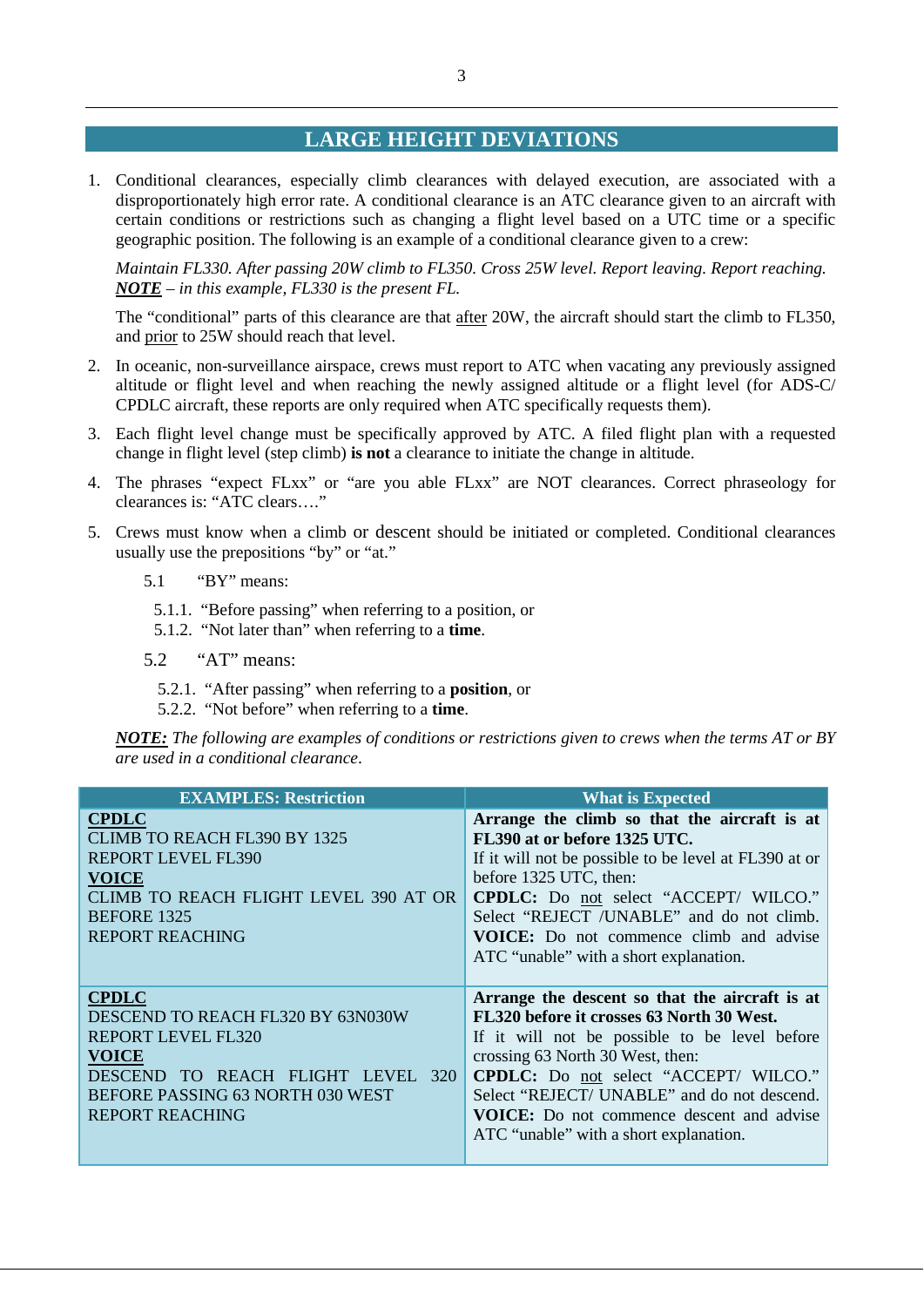| <b>EXAMPLES: Restriction</b>                         | <b>What is Expected</b>                              |
|------------------------------------------------------|------------------------------------------------------|
| (In this example the aircraft is initially at FL350) | The aircraft shall maintain FL350 until time         |
| <b>CPDLC</b>                                         | 1403 UTC. At or after time 1403 UTC a                |
| <b>MAINTAIN FL350</b>                                | descent to FL330 is to commence and once             |
| AT 1403 DESCEND TO AND MAINTAIN FL330                | reached, FL330 is to be maintained.                  |
| <b>REPORT LEVEL FL330</b>                            | If it will not be possible to meet this restriction, |
| <b>VOICE</b>                                         | then:                                                |
| AT OR AFTER TIME 1403 DESCEND TO AND                 | <b>CPDLC:</b> Do not select "ACCEPT/ WILCO."         |
| <b>MAINTAIN FLIGHT LEVEL 330</b>                     | Select "REJECT/ UNABLE" and do not descend.          |
| <b>REPORT REACHING</b>                               | <b>VOICE:</b> Do not commence descent and advise     |
|                                                      | ATC "unable" with a short explanation.               |
|                                                      |                                                      |
| (In this example the aircraft is initially at FL350) | The aircraft shall maintain FL350 until passing      |
| <b>CPDLC</b>                                         | 58N040W. After passing 58N040W a climb to            |
| <b>MAINTAIN FL350</b>                                | FL360 is to commence and once reached,               |
| AT 58N040W CLIMB TO AND MAINTAIN FL360               | FL360 is to be maintained.                           |
| <b>REPORT LEVEL FL360</b>                            | If it will not be possible to meet this restriction, |
| <b>VOICE</b>                                         | then:                                                |
| AFTER PASSING 58 NORTH 040 WEST CLIMB                | <b>CPDLC:</b> Do not select "ACCEPT/ WILCO."         |
| TO AND MAINTAIN FLIGHT LEVEL 360                     | Select "REJECT/ UNABLE" and do not climb.            |
| <b>REPORT REACHING</b>                               | <b>VOICE:</b> Do not commence a climb and advise     |
|                                                      | ATC "unable" with a short explanation.               |
|                                                      |                                                      |

6. Crews must be diligent in reviewing performance data for their particular aircraft, so as to avoid either requesting or accepting clearance to flight levels outside of the performance envelope of the aircraft.

*NOTE: Crews must carefully consider in their performance planning the significant temperature inversions that can occur over the Atlantic Ocean. This is particularly important with aircraft operating near maximum gross weight and when requesting flight levels approaching oceanic entry points.*

7. Crews should be aware that failure to attain flight levels as assigned can result in a loss of planned separation between aircraft. In addition, making a last-minute request for a lower flight level and/or amended routing can create unnecessary challenges for ATC, and should be avoided if at all possible.

*NOTE: If there has been a significant change affecting the aircraft weight after the operational flight plan has been computed, obtain an updated operational flight plan, which should have a more realistic altitude profile.*

- 8. If a crew finds itself at a flight level that becomes unsustainable due to degrading performance (e.g., when encountering low temperatures affecting fuel, or high temperatures affecting aerodynamics), it is imperative to coordinate a flight level change with ATC as soon as possible. If a climb or descent must be made without ATC clearance, applying the 5 NM lateral offset contingency procedure (as referenced [below\)](#page-6-0) will mitigate some of the risk. Crews should then diligently work to obtain an ATC clearance.
- 9. Crews must be alert for situations when ATC issues clearances that have only a latitude OR a longitude (e.g., "at/ after passing 30W") rather than a latitude AND a longitude. The clearance should be clearly understood as to when to make a flight level change.
- 10. Crews must ensure they are executing the correct contingency procedure in case of lost communications. Unlike other oceans, the NAT lost communications procedure is to maintain the last assigned flight level. ATC approval is required for all flight level changes.
- 11. Crews must have an OCEANIC clearance prior to oceanic entry. Coordinate to enter oceanic airspace at the cleared flight level and cross-check altimeters in accordance with flight manual procedures.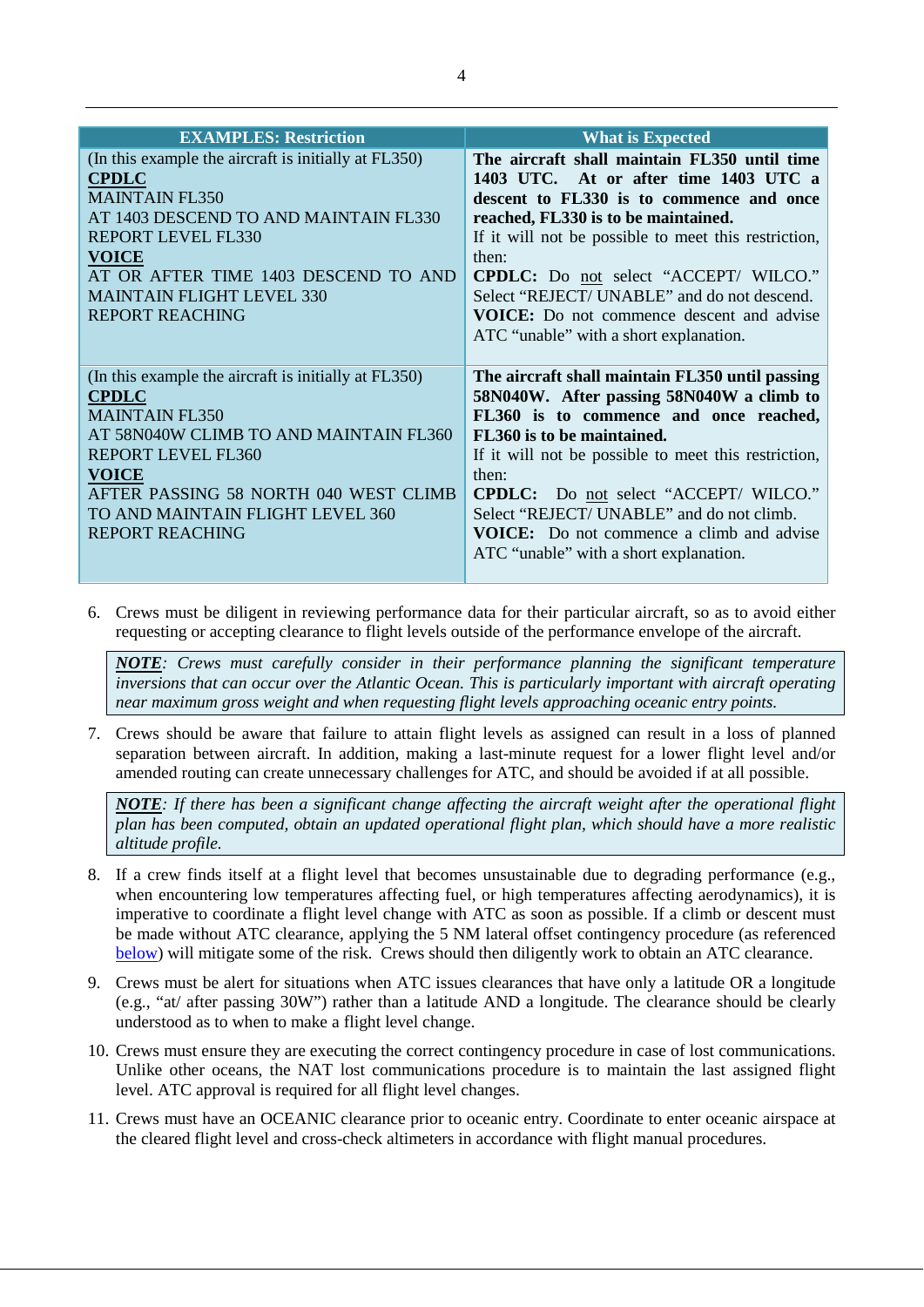*NOTE: Crews must coordinate with domestic ATC to ensure they are maintaining their cleared oceanic flight level prior to the oceanic entry point. The altitude specified in the oceanic clearance is not a "when ready climb" instruction and needs to be coordinated with domestic ATC.*

#### <span id="page-4-2"></span>**GROSS NAVIGATION ERRORS (GNEs)**

- <span id="page-4-0"></span>1. Fly the route received in the OCEANIC clearance – **which may differ from the filed flight plan**.
- 2. A route amendment is often a contributing factor for navigational errors. Crews must ensure they correctly copy the route amendment, reprogram (and execute) the FMS (or Long Range Navigation System, LRNS), update the Master Document and update the plotting chart. The FMS route verification should include track and distance checks on legs with new waypoints in the amended route.

#### *NOTES:*

<span id="page-4-1"></span>*1. [NAT Doc 007,](https://www.icao.int/EURNAT/EUR%20and%20NAT%20Documents/NAT%20Documents/NAT%20Documents/NAT%20Doc%20007/NAT%20Doc%20007%20%20(EN)%20-%20Edition%20V.2020-2.1_eff%20from%20Jul%202020.pdf) Chapter 8, contains guidance on use of a Master Document. 2. Track and distance tables are available commercially for every ten degrees of longitude. Alternatively, it may be possible to obtain (from dispatch) or create (using an Electronic Flight Bag application) an updated operational flight plan, to verify new tracks and distances in the FMS.*

- 3. Crews must fly the route amendment (and not the filed flight plan). The pilot in command should ensure that details of the route amendment are recorded on the Master Document, and that all crew members are aware of any changes. With augmented crews, a disciplined and detailed changeover briefing with reference to the Master Document is vital.
- 4. For route amendments which change the oceanic exit point, crews must obtain domestic routing from ATC. ATC normally expects flights to re-join the originally filed ATC flight plan route at the significant point which immediately follows the original oceanic exit point.
- 5. Pre-flight route verification of the LRNS should include track and distance checks between oceanic waypoints. Enroute procedures should also include track and distance checks prior to reaching an oceanic waypoint.
- 6. The crosscheck of the FMS oceanic coordinates should include comparing the expanded coordinates for the next and subsequent ("next +1") points against the flight plan, to mitigate against waypoint insertion errors. Crews should fully understand how to enter waypoints using full latitude and longitude, and/or using the ARINC 424 paragraph 7.2.5 naming convention (e.g.,  $5850N = N58^{\circ}/W050^{\circ}$ ). Crews must understand FMS display behavior with the chosen entry method, and that waypoints may have truncated minutes (e.g., N58°30'/W050° loaded, "N58W050" displayed) and/or generic display names (e.g., N58°30'/W050° loaded, "WPT01" displayed).

*NOTE: In NAT airspace where unnamed, half-degree of latitude waypoints are used, waypoint display labels can be misleading (minutes can be truncated or rounded) and/or the FMC can create a generic label). It's imperative that crews check the expanded coordinates of all oceanic waypoints. Custom waypoints in aircraft navigation databases for half-degree of latitude points should NOT use ARINC 424 paragraph 7.2.5 "Nxxyy" naming, but instead "Hxxyy" See NAT OPS Bulletin, "Waypoint Insertion / [Verification Special Emphasis Items.](https://www.icao.int/EURNAT/EUR%20and%20NAT%20Documents/NAT%20Documents/NAT%20OPS%20Bulletins/NAT%20OPS%20Bulletin%202018_003.pdf)"*

- 7. Adding additional waypoints to the active route, e.g., to depict ETPs, even if along the route, can produce nuisance out-of-conformance alerts on ground-based monitoring systems. Also, crew misunderstanding about these additional waypoints has occasionally led to pilot deviations from the cleared route.
- 8. It is strongly recommended that a plotting/orientation chart be used and procedures include a position check 10 minutes after each waypoint. Compare all waypoints on the chart against the Master Document.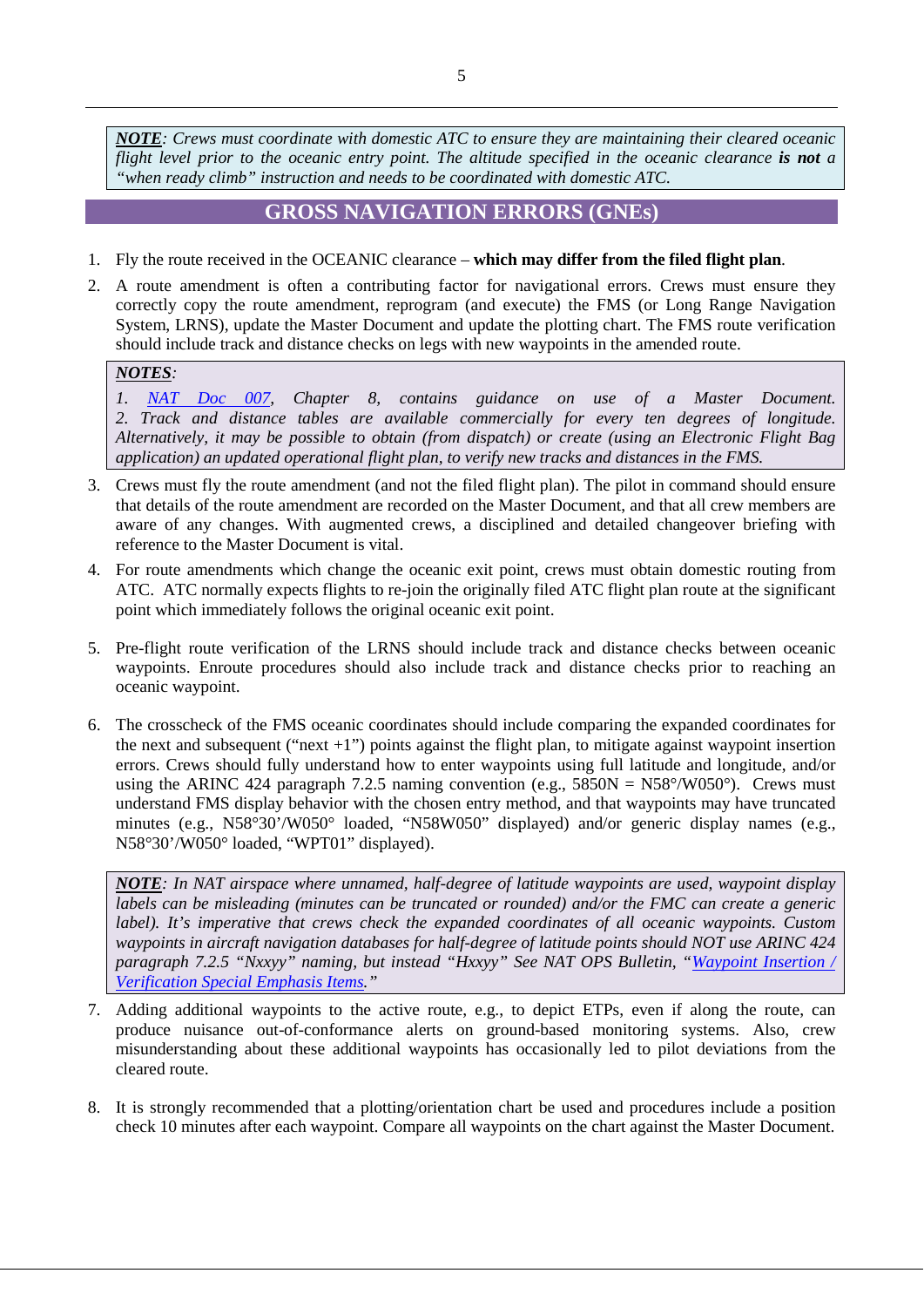- 9. Standard Operating Procedures (SOPs) for LRNS's should be focused on verification of the clearance and of the route of flight. SOPs should promote an attitude of constant verification through independent crosschecks to verify that the clearance is correctly programmed. These procedures must also be used with route amendments.
- 10. There should only be one Master Document on the flight deck. It should be labeled "Master" and should always reflect the current cleared route of flight.
- 11. Crews must be alert for similar sounding named oceanic waypoints (e.g. PITAX versus BERUX). Also, crews should note that oceanic tracks often contain two subsequent named waypoints (e.g., DOGAL BEXET).
- 12. Crews should know that ATC coordination is necessary when transiting FIR boundaries. Pilots must give controllers adequate lead time when making requests for track deviations or altitude changes, especially in areas where multiple FIRs (e.g., Brest, Madrid and Shanwick) are in close proximity. ATC coordination in such areas can become quite complex.

#### **EROSION OF LONGITUDINAL SEPARATION**

<span id="page-5-0"></span>1. When providing position reports via voice, crews must notify a revised estimate to ATC if a previously notified estimate is found to be in error by 3 minutes or more (see [Annex 2](https://store.icao.int/en/annex-2-rules-of-the-air) and [Doc 7030\)](https://www.icao.int/EURNAT/EUR%20and%20NAT%20Documents/NAT%20Documents/NAT%20SUPPs%20working%20copy/Doc7030-NAT%20SUPPs%20-%20Web%20copy%20(EN)%20-%20Ed5%20Amd9_latest%20version_191014.pdf). Accurate position reports are essential to procedural air traffic control.

*NOTE: While position report errors <3 minutes are tolerated , time restrictions issued by ATC must be strictly adhered to. A restriction is issued to ensure required spacing between two aircraft is maintained.*

2. Crews must adhere to the assigned (True) Mach. Operators selecting "Long Range Cruise" or "ECON" modes in fact are flying variable Mach, which negatively affects ATC's ability to independently calculate projected position. As needed, crews can request speed adjustments with ATC (preferably via CPDLC).

*NOTE: Crews now have the opportunity to fly other than a fixed speed (Mach) assignment. Operators can find details in NAT OPS Bulletin 2019-001 "Operations Without an Assigned Fixed Speed in the NAT (OWAFS) Special Emphasis Items (SEI).*

3. Crews must ensure that the aircraft master clock (typically the FMS) is set to UTC, and is used for all ETAs and ATAs. Where possible, clocks should be in GNSS-synchronized mode.

## <span id="page-5-1"></span>**CONTROLLER PILOT DATA LINK COMMUNICATIONS (CPDLC)[2](#page-5-2)**

- 1. Crews should understand proper responses for CPDLC messages, especially ones being used more frequently in the NAT, such as:
	- a. "CONFIRM ASSIGNED ROUTE." Ensure the entire oceanic route is loaded before responding to this message. Use the automated response, not a free-text.
	- b. "CLEARED ROUTE CLEARANCE" or "CLEARED TO {position} VIA ROUTE CLEARANCE." Some cockpits display the uplinked points only when "LOAD" is selected. Once LOAD is selected and the crew confirms it loads properly and is acceptable, they should select "ACCEPT/ WILCO" followed by "EXECUTE/ INSERT" to activate the amended route in the FMS. It is vital to understand the menu hierarchy and how to load CPDLC clearances.

<span id="page-5-2"></span><sup>&</sup>lt;sup>2</sup> Guidance for CPDLC communications can be found in the Global Operational Data Link Manual (GOLD, ICAO Doc 10037).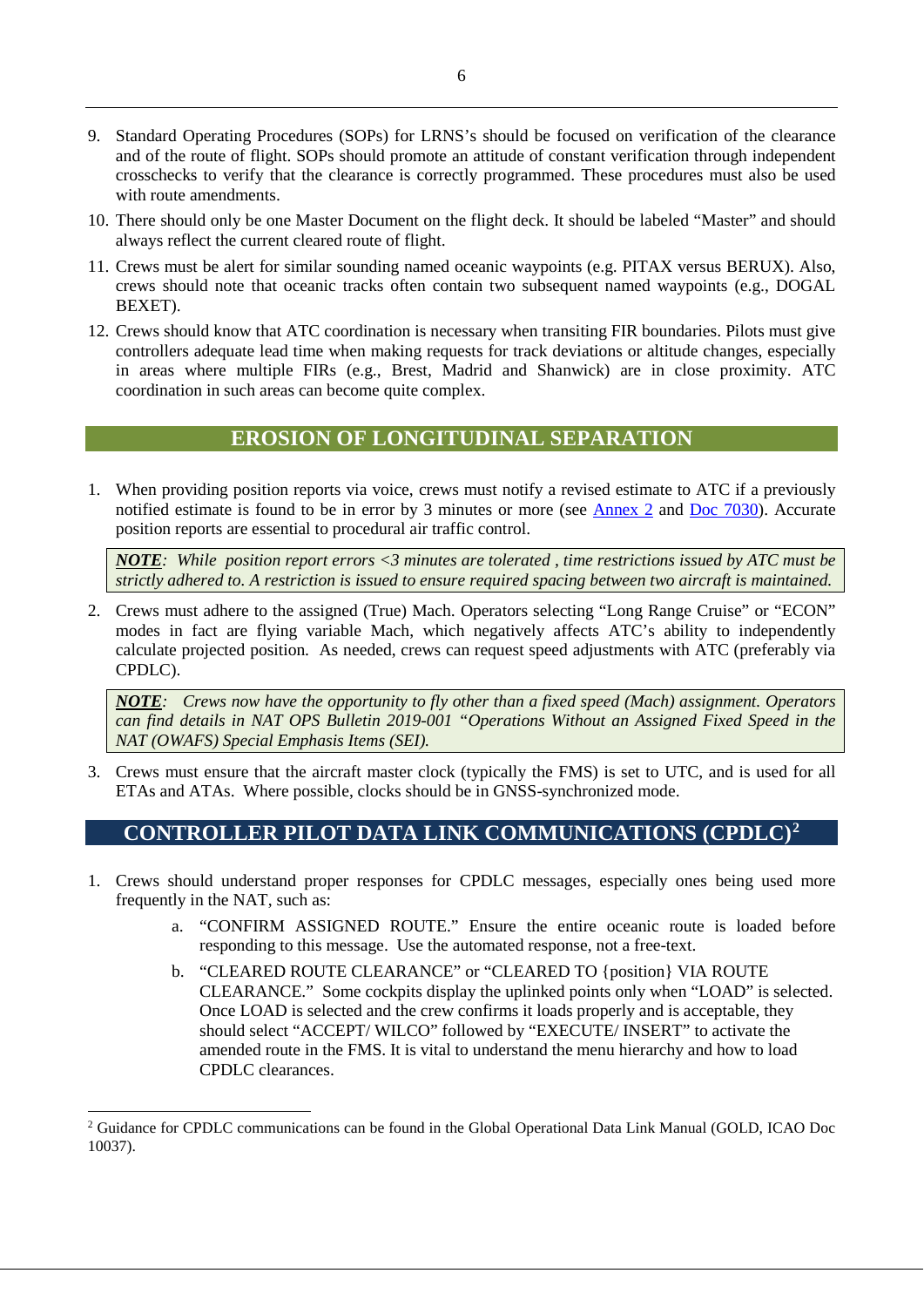2. Conditional clearances<sup>1</sup> sent via CPDLC require special attention. The following is typical scenario where a CPDLC "future execution" conditional clearance is misapplied.

*At approximately 1133Z the following CPDLC message was sent to the flight:* 

*MAINTAIN FL370 AT 1205 CLIMB TO AND MAINTAIN FL390 CLIMB TO REACH FL390 BY 1215 REPORT LEVEL FL390* 

The expected WILCO response was received by the controller.

At approximately 1134Z, the controller received a Level Range Deviation Event ADS-C notification, indicating a climb inconsistent with the clearance. Shortly thereafter, the controller received a "LEVEL FL390" message.

This scenario often results in violating the minimum standard separation between aircraft.

- 3. Upon receipt of a CPDLC uplink message, it is important for both pilots to independently and silently read, then verify with each other correct understanding of the clearance.
- 4. It is important to note that the CPDLC uplink message may be more than 1 page in length (requires "paging" through the display). Review the entire message carefully before taking any action. It may be helpful to print the message (and thereafter confirm the printout is complete/ not corrupt).

#### *NOTES:*

*1. Page acknowledgements may be unique to the avionics installed in a particular aircraft. For example, on some installations, crews cannot ACCEPT/ WILCO until the last page of a message is reviewed, while in other installations, ACCEPT/ WILCO may be allowed on the first page.*

*2. Corruptions of the CPDLC message could occur when printed. Crews should confirm CPDLC printouts are consistent with displayed messages.*

- 5. Crews should resolve any questions that they have regarding the clearance prior to initiating any action. If crews do not fully understand the CPDLC clearance, or the clearance is unexpected, such as a FL change without having requested one, they should revert to voice communication.
- 6. Crews should review the time stamp of CPDLC messages to ensure they are not old (delayed).
- 7. Dialogues with ATC that are initiated with CPDLC should be completed using CPDLC and dialogues begun with voice should be completed by voice. Crews should make every effort not to mix the two media.
- 8. Crews should avoid using free-text messages when standard messages are available and appropriate. Free-text messages are not machine-read, which can complicate processing of information. For example, when receiving the CPDLC uplink "CONFIRM ASSIGNED ROUTE," crews should follow CPDLC menu prompts to send the active route. A free-text reply would defeat automated conformance checking.

*NOTE: Follow flight manual procedures, which specifically describe how to send standard message (non free-text) replies to CPDLC uplinks. Some aircraft/ FMS combinations are experiencing a sporadic anomaly where the "SEND" prompt for down-linking a standard response to the "CONFIRM ASSIGNED ROUTE" is not displayed on the FMS.*

<span id="page-6-0"></span>9. Crews should be sure that HF SELCAL is working even when CPDLC is functioning properly – do a SELCAL check at oceanic entry and at each Oceanic Control Area (OCA) boundary.

## **CONTINGENCIES**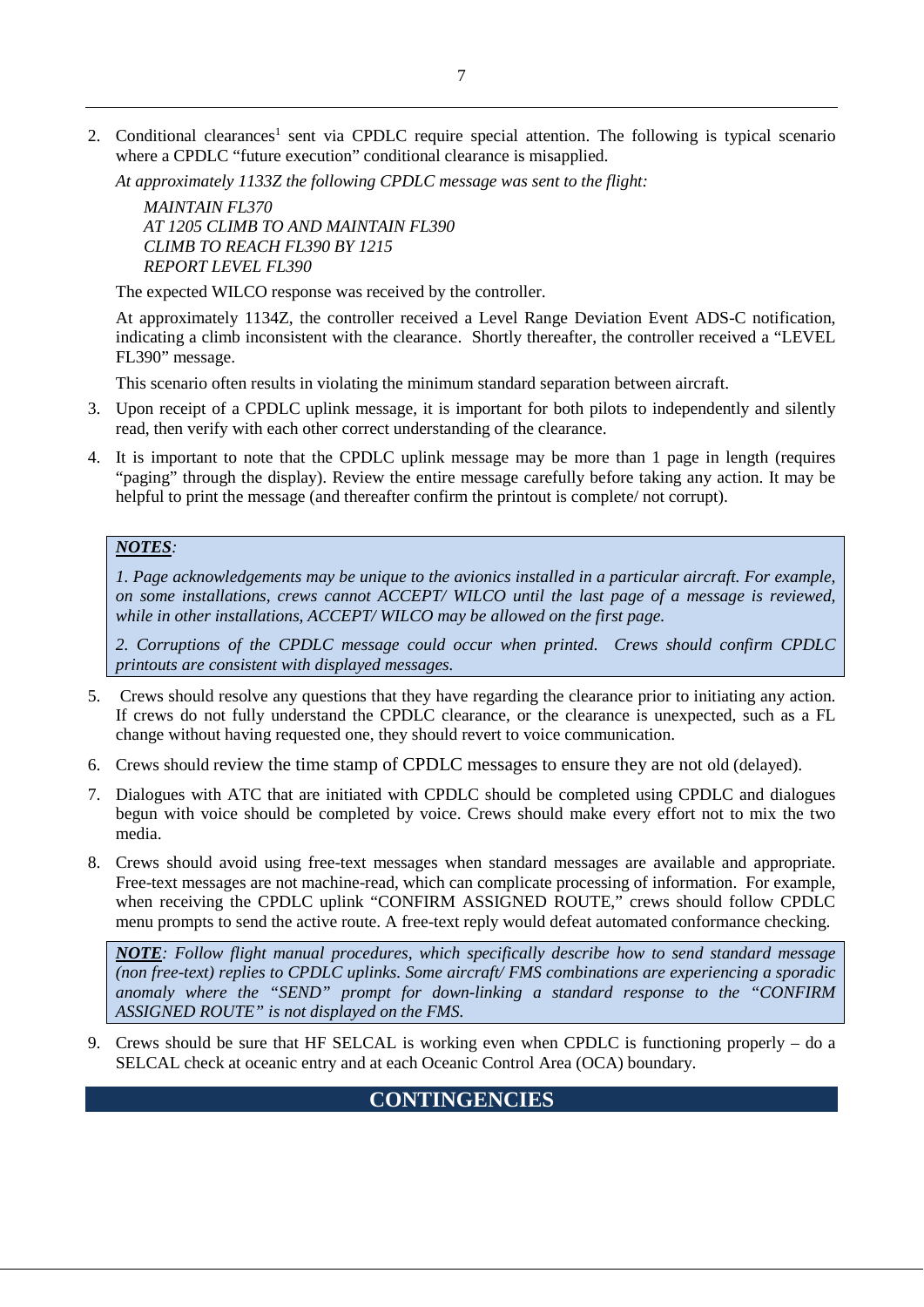- 1. Effective with the November 2020 revision in Chapter 15 of *Procedures for Air Navigation – Air Traffic Management* (PANS-ATM, Doc 4444), the **5 NM lateral offset** contingency procedure is a global procedure, also published in [NAT Doc 007,](https://www.icao.int/EURNAT/EUR%20and%20NAT%20Documents/NAT%20Documents/NAT%20Documents/NAT%20Doc%20007/NAT%20Doc%20007%20%20(EN)%20-%20Edition%20V.2020-2.1_eff%20from%20Jul%202020.pdf) chapter 13.
- <span id="page-7-2"></span>2. Effective with the November 2020 revision to Doc 4444, the Weather Deviation Procedure utilizing a vertical displacement of +/- 300 feet when reaching or exceeding **5 NM offset from the cleared track** is likewise a global procedure, also published in chapter 13 of [NAT Doc 007.](https://www.icao.int/EURNAT/EUR%20and%20NAT%20Documents/NAT%20Documents/NAT%20Documents/NAT%20Doc%20007/NAT%20Doc%20007%20%20(EN)%20-%20Edition%20V.2020-2.1_eff%20from%20Jul%202020.pdf) It is important for pilots to understand that the ICAO published Weather Deviation Procedure is a contingency and should only be flown when an ATC clearance cannot be obtained. It is also important that pilots understand that any ATC clearance to deviate for weather should be done at the ATC-cleared altitude, without any vertical displacement.

*NOTE: For weather deviations, even less than 5 NM, the pilot must request clearance from ATC. However, if ATC clearance cannot be obtained and a deviation becomes necessary, pilots must follow published ICAO Weather Deviation Procedures.*

#### **GENERAL**

- <span id="page-7-0"></span>1. Dual checking of the oceanic clearance MUST be SOP (avoid physiological breaks or distractions near the oceanic boundary or when copying and reprogramming route amendments). Route amendments must be communicated clearly in changeover briefings.
- 2. All HF voice oceanic communications such as position reports or flight crew requests go through a radio operator. The radio operator is not an air traffic controller. Radio operators must relay all reports and requests to ATC for approval and processing.
- 3. Relays of ATC instructions between aircraft MUST be accurate. Ensure a correct read-back is received from every communication link in the relay.
- 4. Always read the route loaded in the FMS first and then compare it to the Master Document. This mitigates against "expectation bias," where a pilot sees what he/she expects to see.
- <span id="page-7-1"></span>5. Crews must immediately clarify any confusion about the clearance.

#### **FLIGHT PLANNING**

- 1. Pilots and dispatchers should use all available resources to plan a route that avoids adverse meteorological phenomena (e.g. turbulence, volcanic ash, non-standard temperatures, convective activity, and weather at alternates). In addition, pilots should be knowledgeable about information on operational flight plans and do basic crosschecks of fuel, winds and groundspeeds.
- 2. Dispatchers and flight planners should make every effort to file realistic routes which ATC will not need to amend. Named oceanic points, particularly at 15W and 10W, are frequently omitted from the flight plan when they should be included, or vice versa, either of which may cause ATC to amend the route.

*NOTE: Shanwick publishes "Oceanic Tracks - Westbound Traffic Brief" on its website [\(https://www.customer.nats.co.uk/shanwick/,](https://www.customer.nats.co.uk/shanwick/) requires login) daily at approximately 8:30 AM London time. Crews not filing the preferred altitudes are more likely to receive an amended clearance.*

3. Dispatchers, flight followers, flight operations officers, flight planners and crews should ensure that Items 10 and 18 of the ATC flight plan (normally reproduced on the operational flight plan) correctly reflect capabilities and authorizations. ATC uses these codes in the application of separation standards.